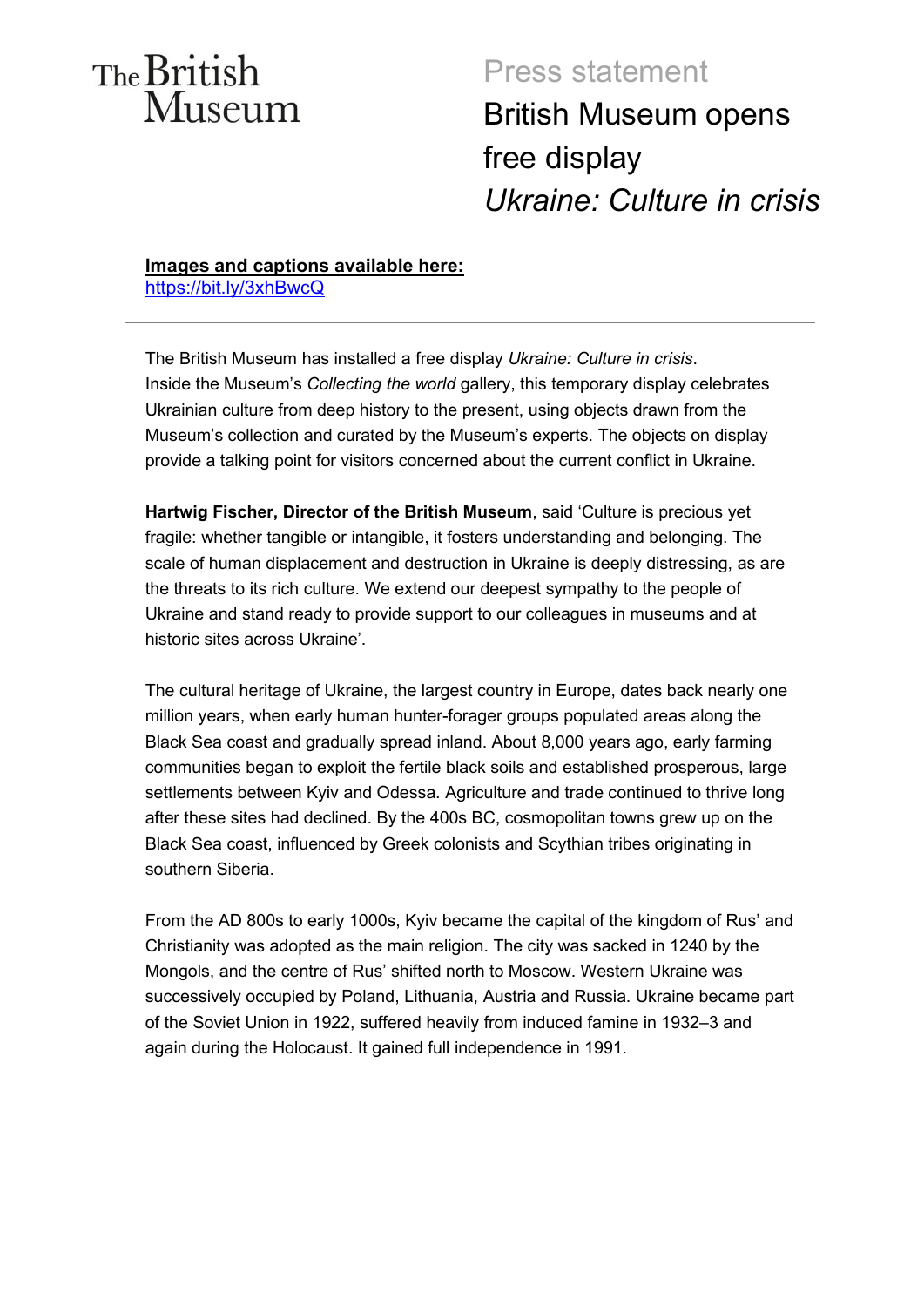### **Objects on display:**

### **Kiln-fired, painted storage jar, Western Ukraine, about 5,500 years old**

Early farming communities settled in Ukraine about 8,000 years ago. They cultivated the fertile soils still renowned as the breadbasket of Europe where, by about 6,200 years ago, they occupied the largest known city-like settlements in Eurasia. Given by Denis A. J. Buxton through the Art Fund 1928,0605.1

# **Woman in Ukrainian dress, Hand-coloured lithograph, Gabriel Charton III (1775– 1853), Geneva, about 1813**

Ukrainian costume is a source of local pride and regional identity. Fabric was made from flax and embroidered with naturally dyed threads. This married woman is in festive attire and wears a vyshyvanka (embroidered shirt). Bequeathed by R. W. Lloyd 1958,0712.3065.5

# **Man in Ukrainian dress Hand-coloured lithograph, Gabriel Charton III (1775– 1853), Geneva, about 1813**

Ukrainian costume has a long history. The lambskin hat and postoli (moccasin-like shoes) depicted here date back to ancient Rus'. The sharovary (trousers) were adopted from the Caucasus, a region between the Black Sea and the Caspian Sea. Bequeathed by R. W. Lloyd 1958,0712.3065.6

## **Easter egg, a dove of peace, Ukraine, 1970–1980**

Decorated Easter eggs express the renewal and fragility of life. Known in Ukraine as pysanky (written) the designs are drawn in wax, the egg dyed, and the wax then melted off. Here, the dove holds an olive branch, a symbol of peace. Given by John Newall from the collection of anthropologist Venetia Newall, 2018,8050.221

Greek colonies were established around the Black Sea between 600 and 300 BC, many founded by settlers from Miletos, a Greek state in present-day western Turkey. The best-known of these is Olbia which traded cereals, dried fish and slaves to Miletos and other Greek settlements in return for wine, olive oil and various goods. These three objects, found at Olbia, illustrate the affluence of this large ancient fortified town.

**Black glazed, fluted amphora, made in southern Italy, about 300–250 BC,**  1907,0502.58

**Mould-made statuette of Aphrodite and Eros, made in Turkey, about AD 50–150,**  1907,0520.70

**Painted incense-burner in the shape of a cylindrical tomb decorated with miniature columns, about 300 BC,** 1907,0520.79